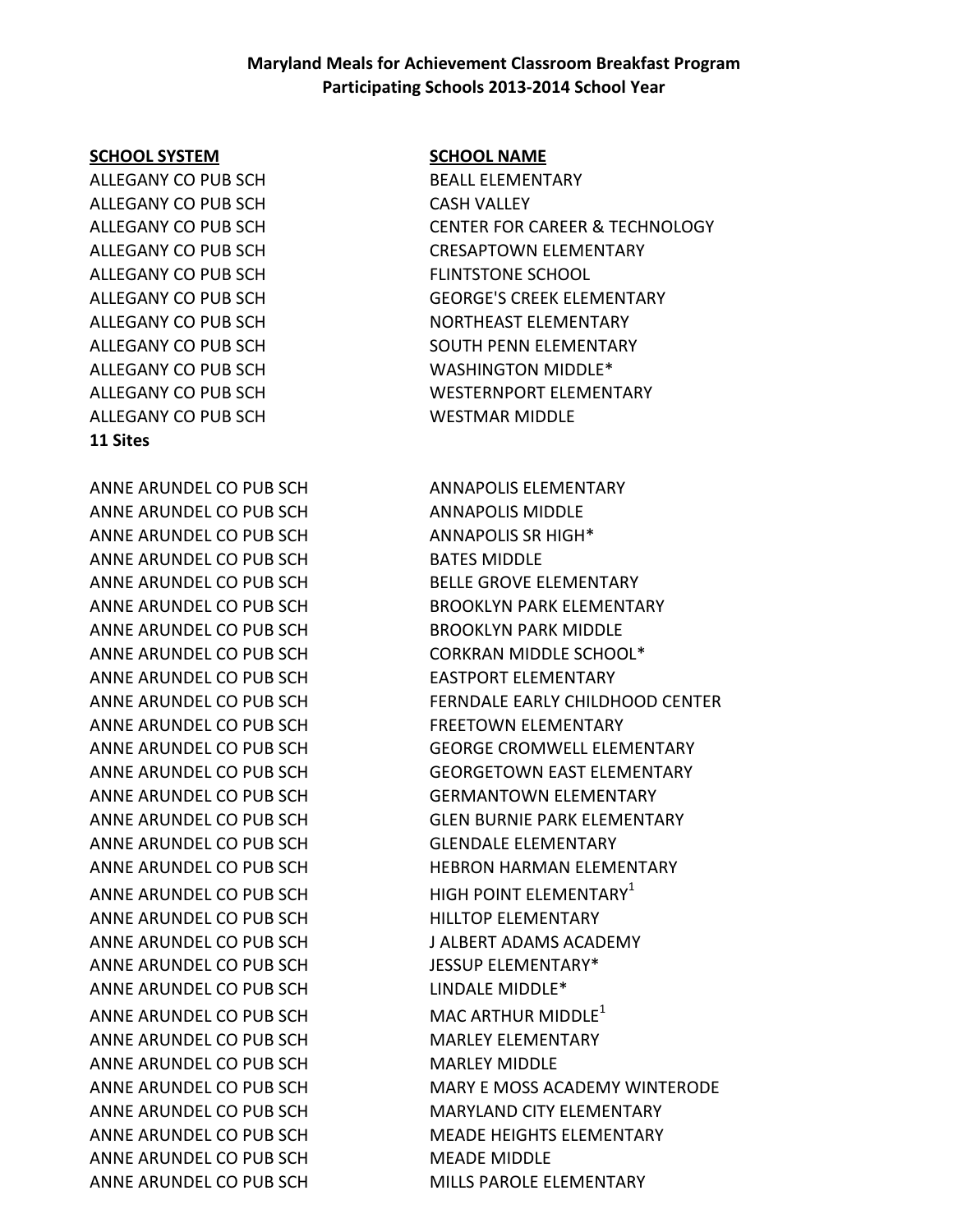ANNE ARUNDEL CO PUB SCH NORTH COUNTY HIGH $^1$ ANNE ARUNDEL CO PUB SCH NORTH GLEN ELEMENTARY ANNE ARUNDEL CO PUB SCH OAKWOOD ELEMENTARY ANNE ARUNDEL CO PUB SCH OVERLOOK ELEMENTARY\* ANNE ARUNDEL CO PUB SCH PARK ELEMENTARY ANNE ARUNDEL CO PUB SCH PHOENIX CENTER ANNAPOLIS ANNE ARUNDEL CO PUB SCH POINT PLEASANT ELEM I\* ANNE ARUNDEL CO PUB SCH POINT PLEASANT ELEM II\*\* ANNE ARUNDEL CO PUB SCH SOUTHGATE ELEMENTARY\* ANNE ARUNDEL CO PUB SCH TYLER HEIGHTS ELEMENTARY ANNE ARUNDEL CO PUB SCH VAN BOKKELEN ELEMENTARY ANNE ARUNDEL CO PUB SCH WOODSIDE ELEMENTARY **44 Sites**

BALTIMORE CITY PUB SCH CECIL ELEMENTARY\* BALTIMORE CITY PUB SCH CLAREMONT SCHOOL BALTIMORE CITY PUB SCH ROSEMONT ELEMENTARY BALTIMORE CITY PUB SCH WAVERLY ELEMENTARY\* BALTIMORE CITY PUB SCH WILLIAM S BAER SCHOOL **12 Sites**

BALTIMORE CO PUB SCH BEAR CREEK ELEMENTARY BALTIMORE CO PUB SCH BERKSHIRE ELEMENTARY\* BALTIMORE CO PUB SCH CHADWICK ELEMENTARY BALTIMORE CO PUB SCH CHASE ELEMENTARY BALTIMORE CO PUB SCH COLGATE ELEMENTARY\* BALTIMORE CO PUN SCH CROSSROADS CENTER\*\*\* BALTIMORE CO PUB SCH DEEP CREEK ELEMENTARY BALTIMORE CO PUB SCH DOGWOOD ELEMENTARY BALTIMORE CO PUB SCH DUNDALK ELEMENTARY BALTIMORE CO PUB SCH ELMWOOD ELEMENTARY BALTIMORE CO PUB SCH GLENMAR ELEMENTARY BALTIMORE CO PUB SCH HALSTEAD ACADEMY

ANNE ARUNDEL CO PUN SCH RICHARD HENRY LEE ELEMENTARY\*\*\* ANNE ARUNDEL CO PUB SCH RIPPLING WOODS ELEMENTARY

BALTIMORE CITY PUB SCH COMMODORE JOHN ROGERS\* BALTIMORE CITY PUB SCH GEORGE WASHINGTON ELEMENTARY\* BALTIMORE CITY PUB SCH NORTHWOOD ELEMENTARY BALTIMORE CITY PUB SCH SARAH M ROACH ELEMENTARY BALTIMORE CITY PUB SCH WILLIAM PACA ELEMENTARY\* BALTIMORE CITY PUB SCH WINDSOR HILLS ELEMENTARY BALTIMORE CITY PUB SCH WOODHOME ELEMENTARY MIDDLE\*

BALTIMORE CO PUB SCH BALTIMORE HIGHLANDS ELEMENTARY BALTIMORE CO PUB SCH BEDFORD ELEMENTARY\*\*\* BALTIMORE CO PUB SCH CAMPFIELD EARLY CHILDHOOD CTR BALTIMORE CO PUB SCH CHARLESMONT ELEMENTARY BALTIMORE CO PUB SCH EDMONDSON HEIGHTS ELEMENTARY BALTIMORE CO PUB SCH FEATHERBED LANE ELEMENTARY BALTIMORE CO PUB SCH HAWTHORNE ELEMENTARY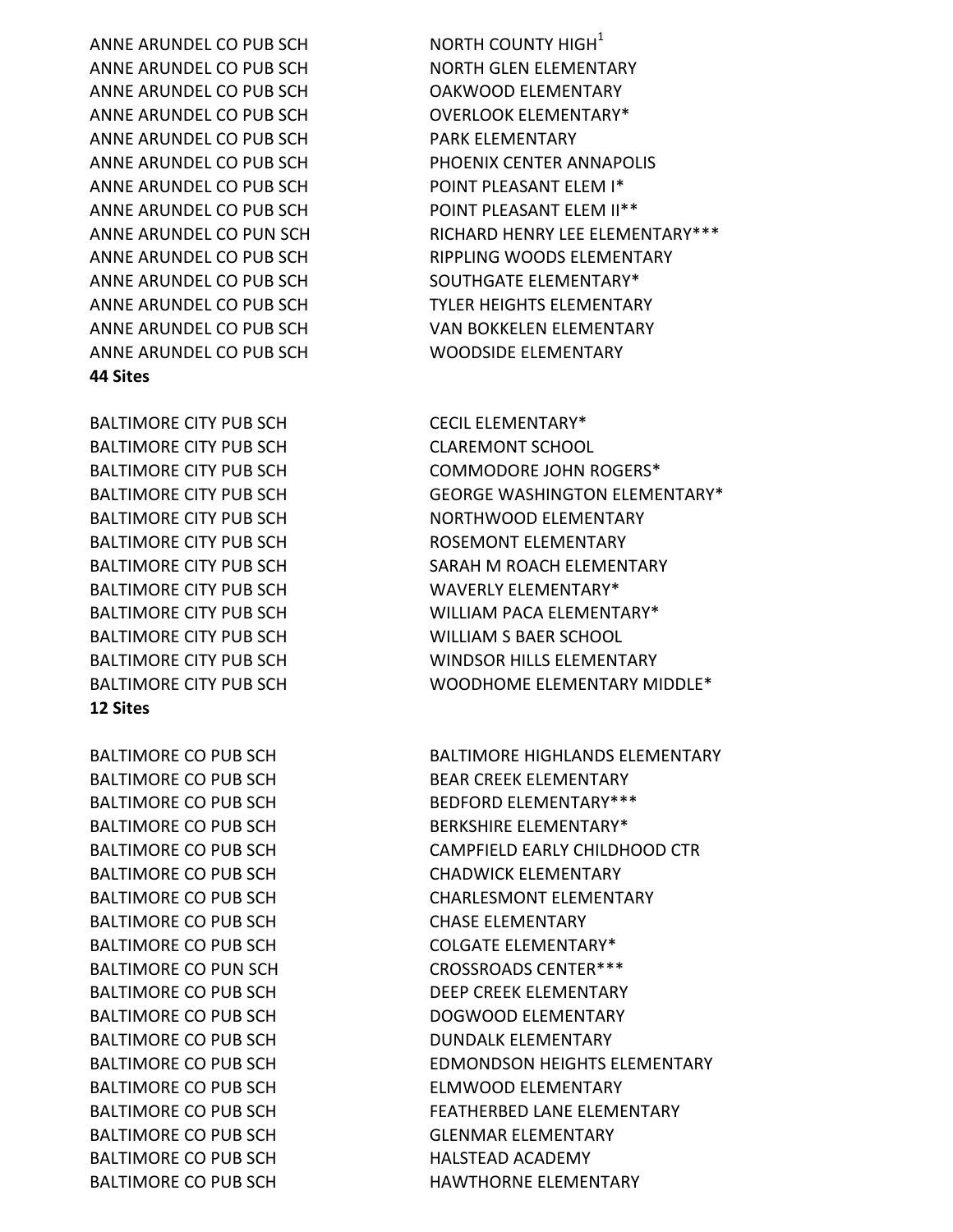BALTIMORE CO PUB SCH HOLABIRD MIDDLE<sup>\*</sup>

BALTIMORE CO PUB SCH LOGAN ELEMENTARY BALTIMORE CO PUB SCH MAIDEN CHOICE SCHOOL BALTIMORE CO PUB SCH MIDDLESEX ELEMENTARY BALTIMORE CO PUB SCH MILBROOK ELEMENTARY BALTIMORE CO PUB SCH NORWOOD ELEMENTARY BALTIMORE CO PUB SCH RIVERVIEW ELEMENTARY BALTIMORE CO PUB SCH SOUTHWEST ACADEMY\* BALTIMORE CO PUB SCH SUSSEX ELEMENTARY BALTIMORE CO PUB SCH WHITE OAK SCHOOL BALTIMORE CO PUB SCH WINFIELD ELEMENTARY BALTIMORE CO PUB SCH WOODLAWN MIDDLE **47 Sites**

CAROLINE CO PUB SCH DENTON ELEMENTARY CAROLINE CO PUB SCH LOCKERMAN MIDDLE<sup>\*</sup> CAROLINE CO PUB SCH PRESTON ELEMENTARY **9 Sites**

CARROLL CO PUB SCH GATEWAY SCHOOL **4 Sites**

BALTIMORE CO PUB SCH HEBBVILLE ELEMENTARY BALTIMORE CO PUB SCH JOHNNYCAKE ELEMENTARY

BALTIMORE CO PUB SCH LANSDOWNE ELEMENTARY\* BALTIMORE CO PUB SCH MARS ESTATES ELEMENTARY BALTIMORE CO PUB SCH MARTIN BLVD ELEMENTARY\* BALTIMORE CO PUB SCH MCCORMICK ELEMENTARY BALTIMORE CO PUB SCH **OWINGS MILLS ELEMENTARY** BALTIMORE CO PUB SCH PLEASANT PLAINS ELEMENTARY BALTIMORE CO PUB SCH POWHATAN ELEMENTARY\* BALTIMORE CO PUB SCH RANDALLSTOWN ELEMENTARY\* BALTIMORE CO PUB SCH SANDALWOOD ELEMENTARY BALTIMORE CO PUB SCH SANDY PLAINS ELEMENTARY BALTIMORE CO PUB SCH SCOTTS BRANCH ELEMENTARY BALTIMORE CO PUB SCH SHADY SPRING ELEMENTARY BALTIMORE CO PUB SCH VICTORY VILLA ELEMENTARY\* BALTIMORE CO PUB SCH WOODMOOR ELEMENTARY

CAROLINE CO PUB SCH COL RICHARDSON HIGH<sup>\*</sup> CAROLINE CO PUB SCH COL RICHARDSON MIDDLE CAROLINE CO PUB SCH FAMILY SUPPORT CENTER CAROLINE CO PUB SCH FEDERALSBURG ELEMENTARY CAROLINE CO PUB SCH GREENSBORO ELEMENTARY CAROLINE CO PUB SCH JUDY CENTER EARLY HEADSTART

CARROLL CO PUB SCH CROSSROADS MIDDLE SCHOOL CARROLL CO PUB SCH **ROBERT MOTON ELEMENTARY** CARROLL CO PUB SCH TANEYTOWN ELEMENTARY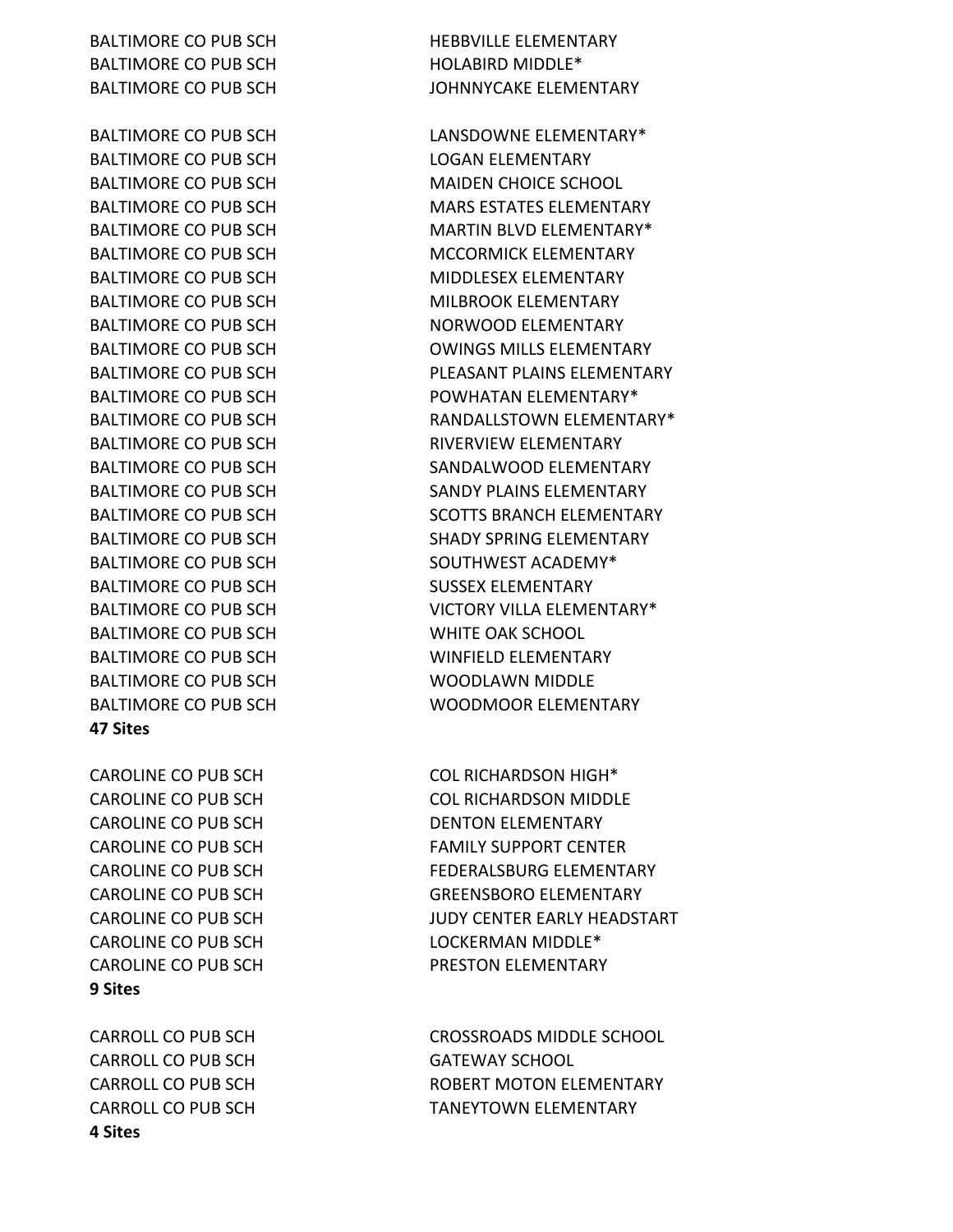FREDERICK CO PUB SCH LINCOLN ELEMENTARY

#### **8 Sites**

DORCHESTER CO BOARD OF ED CHOPTANK ELEMENTARY DORCHESTER CO BOARD OF ED HURLOCK ELEMENTARY DORCHESTER CO BOARD OF ED JUDY HOYER CENTER DORCHESTER CO BOARD OF ED MACES LANE MIDDLE DORCHESTER CO BOARD OF ED MAPLE ELEMENTARY DORCHESTER CO BOARD OF ED NORTH DORCHESTER MIDDLE DORCHESTER CO BOARD OF ED SANDY HILL ELEMENTARY DORCHESTER CO BOARD OF ED VIENNA ELEMENTARY

#### **11 Sites**

CHARLES CO BRD OF ED BENJAMIN STODDERT MIDDLE\* CHARLES CO BRD OF ED J C PARKS ELEMENTARY CHARLES CO BRD OF ED J P RYON ELEMENTARY

#### **15 Sites**

CECIL CO PUB SCH ELKTON HIGH CECIL CO PUB SCH ELKTON MIDDLE

FREDERICK CO PUB SCH BALLENGER CREEK ELEMENTARY\* FREDERICK CO PUB SCH HEATHER RIDGE HIGH SCHOOL FREDERICK CO PUB SCH HEATHER RIDGE MIDDLE FREDERICK CO PUB SCH HILLCREST ELEMENTARY FREDERICK CO PUB SCH MONOCACY ELEMENTARY FREDERICK CO PUB SCH NORTH FREDERICK ELEMENTARY FREDERICK CO PUB SCH WAVERLEY ELEMENTARY

CHARLES CO BRD OF ED C PAUL BARNHART ELEMENTARY CHARLES CO BRD OF ED DR GUSTAVUS BROWN ELEMENTARY CHARLES CO BRD OF ED **DR SAMUEL A MUDD ELEMENTARY** CHARLES CO BRD OF ED EVA TURNER ELEMENTARY CHARLES CO BRD OF ED GALE-BAILEY ELEMENTARY\* CHARLES CO BRD OF ED GENERAL SMALLWOOD MIDDLE CHARLES CO BRD OF ED INDIAN HEAD ELEMENTARY CHARLES CO BRD OF ED **MT HOPE/NANJEMOY ELEMENTARY** 

CECIL CO PUB SCH BAINBRIDGE ELEMENTARY CECIL CO PUB SCH BAY VIEW ELEMENTARY CECIL CO PUB SCH CECIL MANOR ELEMENTARY CECIL CO PUB SCH CECILTON ELEMENTARY CECIL CO PUB SCH CHARLESTOWN ELEMENTARY CECIL CO PUB SCH GILPIN MANOR ELEMENTARY CECIL CO PUB SCH **HOLLY HALL ELEMENTARY** CECIL CO PUB SCH LEEDS ELEMENTARY<sup>1</sup> CECIL CO PUB SCH NORTH EAST ELEMENTARY CECIL CO PUB SCH NORTH EAST MIDDLE\* CECIL CO PUB SCH PERRYVILLE ELEMENTARY CECIL CO PUB SCH RISING SUN ELEMENTARY<sup>1</sup> CECIL CO PUB SCH THOMSON ESTATES ELEMENTARY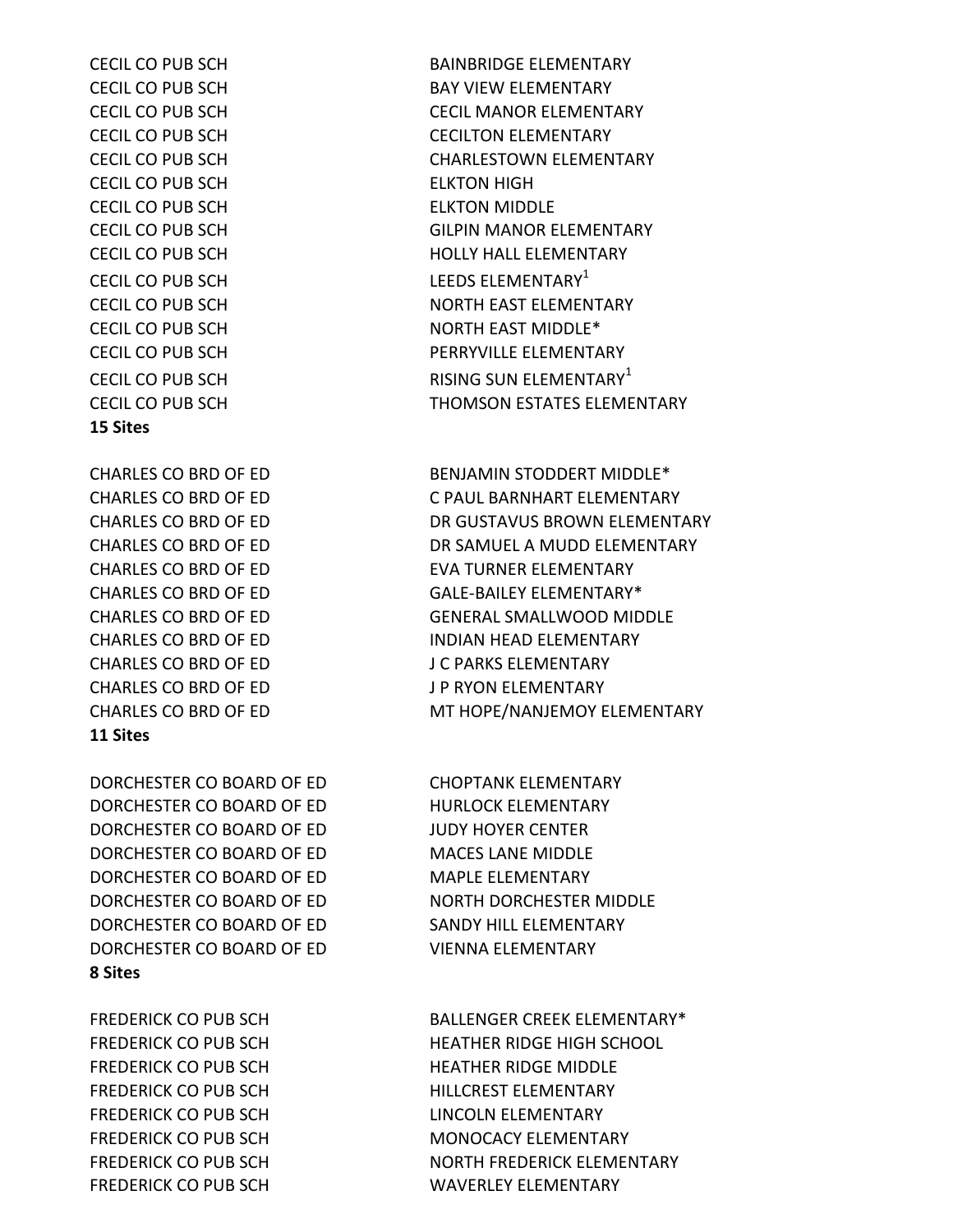**11 Sites 5 Sites**

**13 Sites** HOWARD CO PUB SCH HOMEWOOD SCHOOL

HARFORD CO PUB SCH DUBLIN ELEMENTARY\* HARFORD CO PUB SCH EDGEWOOD MIDDLE HARFORD CO PUB SCH MAGNOLIA MIDDLE HARFORD CO PUB SCH WM PACA OLD POST

# **8 Sites**

**9 Sites**

GARRETT CO PUB SCH CRELLIN ELEMENTARY GARRETT CO PUB SCH NORTHERN MIDDLE GARRETT CO PUB SCH SOUTHERN MIDDLE

FREDERICK CO PUB SCH WEST FREDERICK MIDDLE

GARRETT CO PUB SCH ACCIDENT ELEMENTARY GARRETT CO PUB SCH BROAD FORD ELEMENTARY GARRETT CO PUB SCH FRIENDSVILLE ELEMENTARY GARRETT CO PUB SCH GRANTSVILLE ELEMENTARY GARRETT CO PUB SCH YOUGH GLADES ELEMENTARY

HARFORD CO PUB SCH BAKERFIELD ELEMENTARY HARFORD CO PUB SCH DEERFIELD ELEMENTARY HARFORD CO PUB SCH EDGEWOOD ELEMENTARY HARFORD CO PUB SCH G D LISBY ELEMENTARY HILLSDALE HARFORD CO PUB SCH HALLS CROSS ROADS ELEMENTARY HARFORD CO PUB SCH HAVRE DE GRACE ELEMENTARY HARFORD CO PUB SCH MAGNOLIA ELEMENTARY HARFORD CO PUB SCH RIVERSIDE ELEMENTARY HARFORD CO PUB SCH **ROYE-WILLIAMS ELEMENTARY\*** 

HOWARD CO PUB SCH BRYANT WOODS ELEMENTARY HOWARD CO PUB SCH CRADLEROCK ELEMENTARY HOWARD CO PUB SCH GUILFORD ELEMENTARY\* HOWARD CO PUB SCH LAKE ELKHORN MIDDLE\* HOWARD CO PUB SCH LAUREL WOODS ELEMENTARY HOWARD CO PUB SCH PHELPS LUCK ELEMENTARY HOWARD CO PUB SCH RUNNING BROOK ELEMENTARY HOWARD CO PUB SCH STEVENS FOREST ELEMENTARY HOWARD CO PUB SCH SWANSFIELD ELEMENTARY\* HOWARD CO PUB SCH TALBOTT SPRINGS ELEMENTARY

KENT CO BRD OF ED H H GARNETT ELEMENTARY KENT CO BRD OF ED KENT COUNTY MIDDLE SCHOOL KENT CO BRD OF ED MILLINGTON ELEMENTARY KENT CO BRD OF ED ROCK HALL ELEMENTARY KENT CO BRD OF ED WORTON ELEMENTARY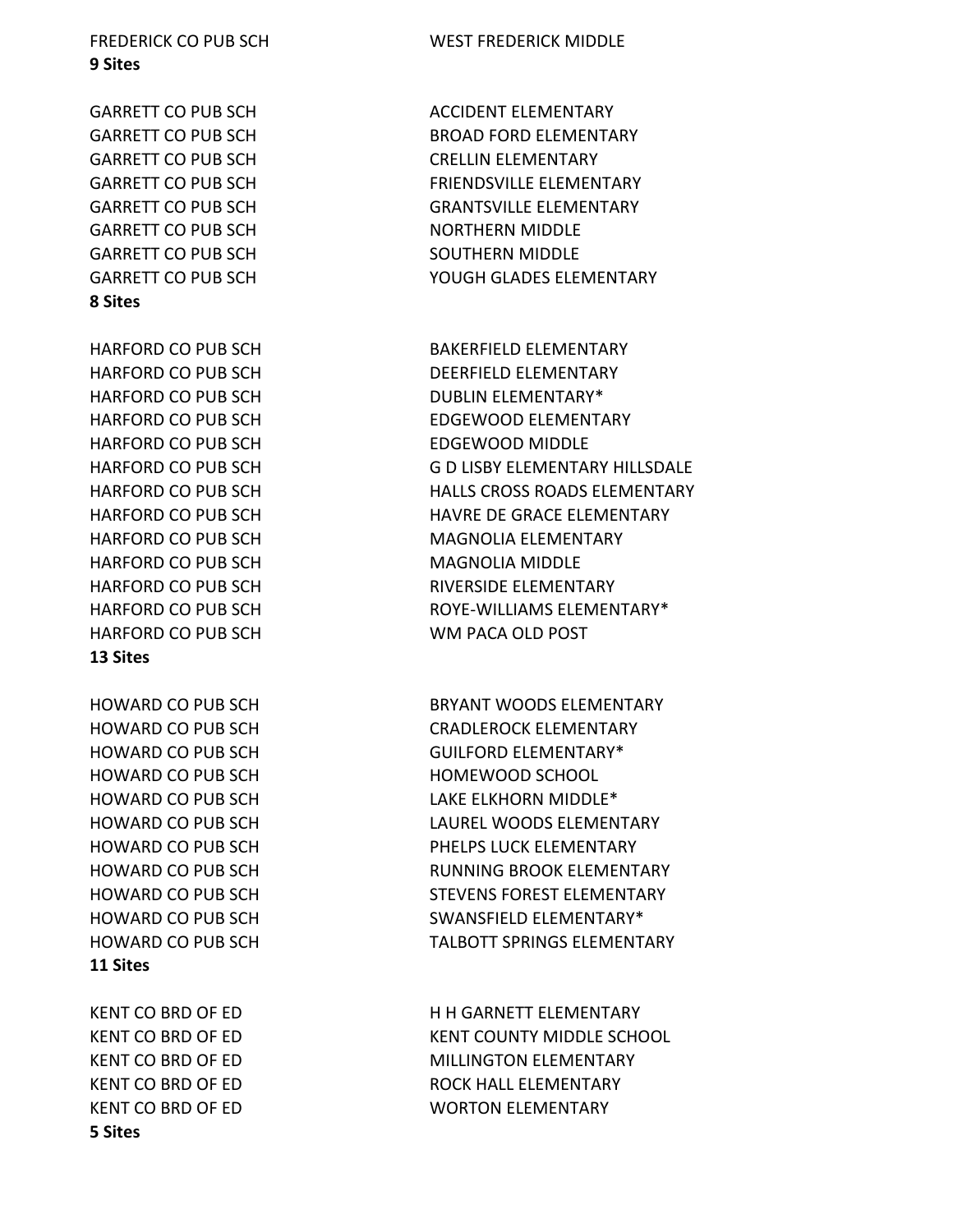MONTGOMERY CO PUB SCH ARCOLA ELEMENTARY MONTGOMERY CO PUB SCH ARGYLE MIDDLE<sup>1</sup> MONTGOMERY CO PUB SCH BANNEKER MIDDLE<sup>1</sup> MONTGOMERY CO PUB SCH BEL PRE ELEMENTARY MONTGOMERY CO PUB SCH BRIGGS CHANEY MIDDLE<sup>1</sup> MONTGOMERY CO PUB SCH BROAD ACRES ELEMENTARY MONTGOMERY CO PUB SCH BROOKHAVEN ELEMENTARY MONTGOMERY CO PUB SCH BURNT MILLS ELEMENTARY MONTGOMERY CO PUB SCH CANNON ROAD ELEMENTARY MONTGOMERY CO PUB SCH CLOPPER MILL ELEMENTARY MONTGOMERY CO PUB SCH COL E BROOKE LEE MIDDLE MONTGOMERY CO PUB SCH CRESTHAVEN ELEMENTARY MONTGOMERY CO PUB SCH EASTERN MIDDLE<sup>1</sup> MONTGOMERY CO PUB SCH FAIRLAND ELEMENTARY\* MONTGOMERY CO PUB SCH FLOWER HILL ELEMENTARY MONTGOMERY CO PUB SCH FOREST OAK MIDDLE<sup>1</sup> MONTGOMERY CO PUB SCH GAITHERSBURG MIDDLE<sup>1</sup> MONTGOMERY CO PUB SCH GALWAY ELEMENTARY\* MONTGOMERY CO PUB SCH GLEN HAVEN ELEMENTARY MONTGOMERY CO PUB SCH GLENALLAN ELEMENTARY MONTGOMERY CO PUB SCH GREENCASTLE ELEMENTARY\* MONTGOMERY CO PUB SCH HIGHLAND ELEMENTARY MONTGOMERY CO PUB SCH JACKSON ROAD ELEMENTARY MONTGOMERY CO PUB SCH KEMP MILL ELEMENTARY MONTGOMERY CO PUB SCH KENNEDY HIGH<sup>1</sup> MONTGOMERY CO PUB SCH LAKE SENECA ELEMENTARY<sup>1</sup> MONTGOMERY CO PUB SCH MARYVALE ELEMENTARY<sup>1</sup> MONTGOMERY CO PUB SCH MCAULIFFE ELEMENTARY<sup>1</sup> MONTGOMERY CO PUB SCH NEELSVILLE MIDDLE<sup>1</sup>

MONTGOMERY CO PUB SCH A MARIO LOIEDERMAN MIDDLE SCHO MONTGOMERY CO PUB SCH BROWN STATION ELEMENTARY MONTGOMERY CO PUB SCH BURTONSVILLE ELEMENTARY<sup>1</sup> MONTGOMERY CO PUB SCH CAPT JAMES E DALY ELEMENTARY MONTGOMERY CO PUB SCH DR CHARLES R DREW ELEMENTARY\* MONTGOMERY CO PUB SCH DR SALLY K RIDE ELEMENTARY\* MONTGOMERY CO PUB SCH EAST SILVER SPRING ELEMENTARY MONTGOMERY CO PUB SCH FRANCIS SCOTT KEY MIDDLE \*\* MONTGOMERY CO PUB SCH GAITHERSBURG ELEMENTARY MONTGOMERY CO PUB SCH GEORGIAN FOREST ELEMENTARY MONTGOMERY CO PUB SCH HARMONY HILLS ELEMENTARY MONTGOMERY CO PUB SCH HIGHLAND VIEW ELEMENTARY\* MONTGOMERY CO PUB SCH JUDITH RESNICK ELEMENTARY<sup>1</sup> MONTGOMERY CO PUB SCH MEADOW HALL ELEMENTARY<sup>1</sup> MONTGOMERY CO PUB SCH MILL CREEK TOWNE ELEMENTARY<sup>1</sup> MONTGOMERY CO PUB SCH MONTGOMERY KNOLLS ELEMENTARY MONTGOMERY CO PUB SCH MONTGOMERY VILLAGE MIDDLE<sup>1</sup>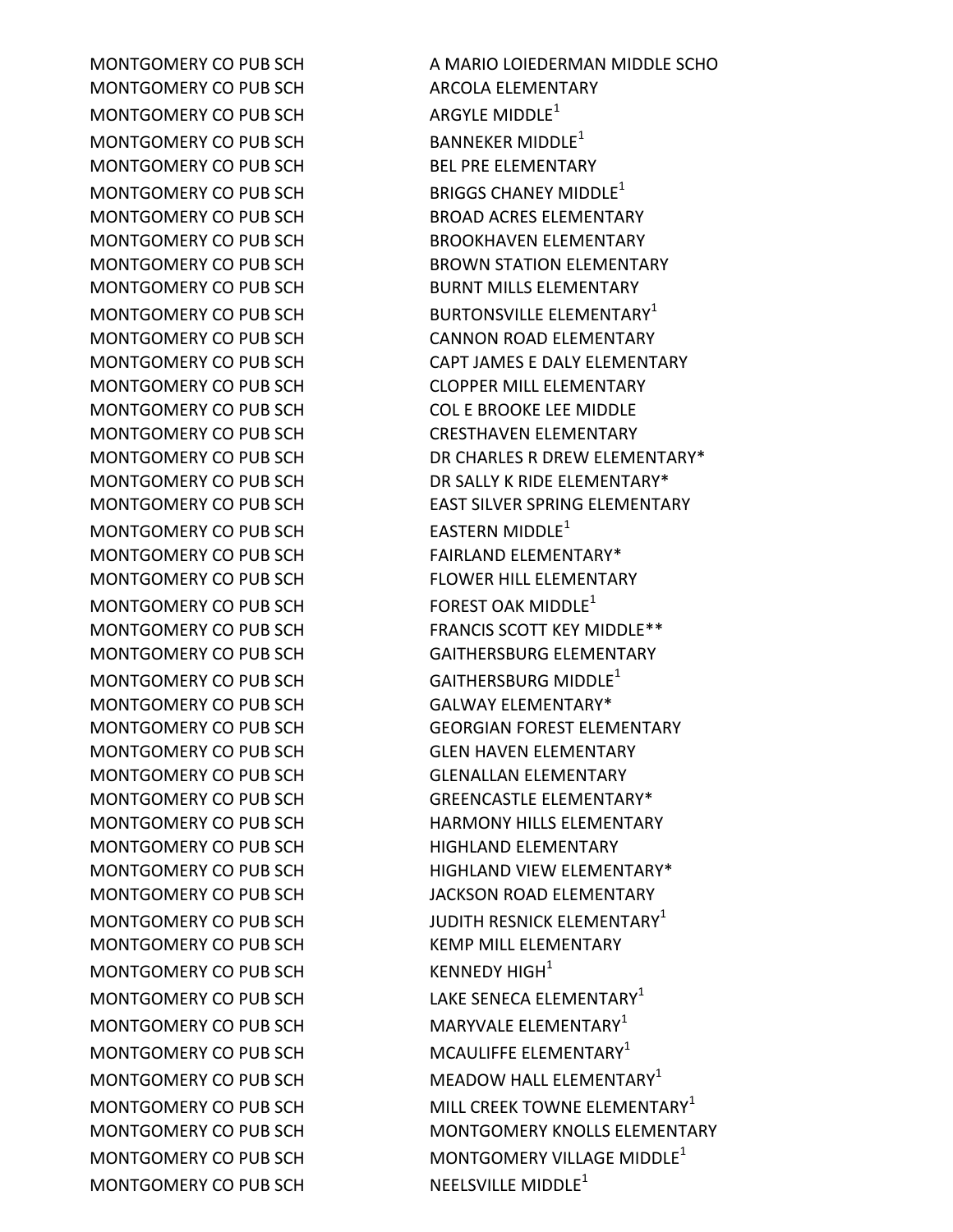PRINCE GEORGE'S CO. PUBLIC SCHOOL ALLENWOOD ELEMENTARY\*\*\* PRINCE GEORGE'S CO. PUBLIC SCHOOL ANDREW JACKSON ACADEMY\* PRINCE GEORGE'S CO. PUBLIC SCHOOL APPLE GROVE ELEMENTARY\*\*\* PRINCE GEORGE'S CO. PUBLIC SCHOOL ARDMORE ELEMENTARY\*\*\* PRINCE GEORGE'S CO. PUBLIC SCHOOL ARROWHEAD ELEMENTARY PRINCE GEORGE'S CO. PUBLIC SCHOOL AVALON ELEMENTARY\*\*\* PRINCE GEORGE'S CO. PUBLIC SCHOOL BADEN ELEMENTARY\*\*\* PRINCE GEORGE'S CO. PUBLIC SCHOOL BARNABY MANOR ELEMENTARY PRINCE GEORGE'S CO. PUBLIC SCHOOL BLADENSBURG ELEMENTARY PRINCE GEORGE'S CO. PUBLIC SCHOOL BRADBURY HEIGHTS ELEMENTARY PRINCE GEORGE'S CO. PUBLIC SCHOOL BRANDYWINE ELEMENTARY\*\*\* PRINCE GEORGE'S CO. PUBLIC SCHOOL CARMODY HILLS ELEMENTARY PRINCE GEORGE'S CO. PUBLIC SCHOOL CAROLE HIGHLANDS ELEMENTARY PRINCE GEORGE'S CO. PUBLIC SCHOOL CAPITOL HEIGHTS ELEMENTARY\*\*\* PRINCE GEORGE'S CO. PUBLIC SCHOOL CATHERINE T REED ELEMENTARY\*\*\* PRINCE GEORGE'S CO. PUBLIC SCHOOL CHILLUM ELEMENTARY\* PRINCE GEORGE'S CO. PUBLIC SCHOOL COLUMBIA PARK ELEMENTARY\* PRINCE GEORGE'S CO. PUBLIC SCHOOL CONCORD ELEMENTARY\*

MONTGOMERY CO PUB SCH WHITE OAK MIDDLE<sup>1</sup>

MONTGOMERY CO PUB SCH WATERS LANDING ELEMENTARY<sup>1</sup>

MONTGOMERY CO PUB SCH ROLLING TERRACE ELEMENTARY\* MONTGOMERY CO PUB SCH ROSCOE E NIX ELEMENTARY MONTGOMERY CO PUB SCH SILVER SPRING INTL MIDDLE MONTGOMERY CO PUB SCH STRATHMORE ELEMENTARY MONTGOMERY CO PUB SCH STRAWBERRY KNOLLS ELEMENTARY<sup>1</sup> MONTGOMERY CO PUB SCH SUMMIT HALL ELEMENTARY MONTGOMERY CO PUB SCH WASHINGTON GROVE ELEMENTARY

MONTGOMERY CO PUB SCH NEW HAMPSHIRE ESTATES ELEM MONTGOMERY CO PUB SCH NEWPORT MILL MIDDLE<sup>1</sup> MONTGOMERY CO PUB SCH OAK VIEW ELEMENTARY MONTGOMERY CO PUB SCH PAGE ELEMENTARY<sup>1</sup> MONTGOMERY CO PUB SCH PARKLAND MIDDLE MONTGOMERY CO PUB SCH PINE CREST ELEMENTARY\* MONTGOMERY CO PUB SCH RIGHT R SARGENT SHRIVER ELEMENTARY MONTGOMERY CO PUB SCH ROCK VIEW ELEMENTARY\* MONTGOMERY CO PUB SCH ROSEMONT ELEMENTARY MONTGOMERY CO PUB SCH SEQUOYAH ELEMENTARY\* MONTGOMERY CO PUB SCH SLIGO MIDDLE<sup>1</sup> MONTGOMERY CO PUB SCH SOUTH LAKE ELEMENTARY MONTGOMERY CO PUB SCH STEDWICK ELEMENTARY MONTGOMERY CO PUB SCH TWINBROOK ELEMENTARY MONTGOMERY CO PUB SCH VIERS MILL ELEMENTARY MONTGOMERY CO PUB SCH WATKINS MILL ELEMENTARY MONTGOMERY CO PUB SCH WELLER ROAD ELEMENTARY MONTGOMERY CO PUB SCH WHEATON WOODS ELEMENTARY MONTGOMERY CO PUB SCH WHETSTONE ELEMENTARY

**74 Sites**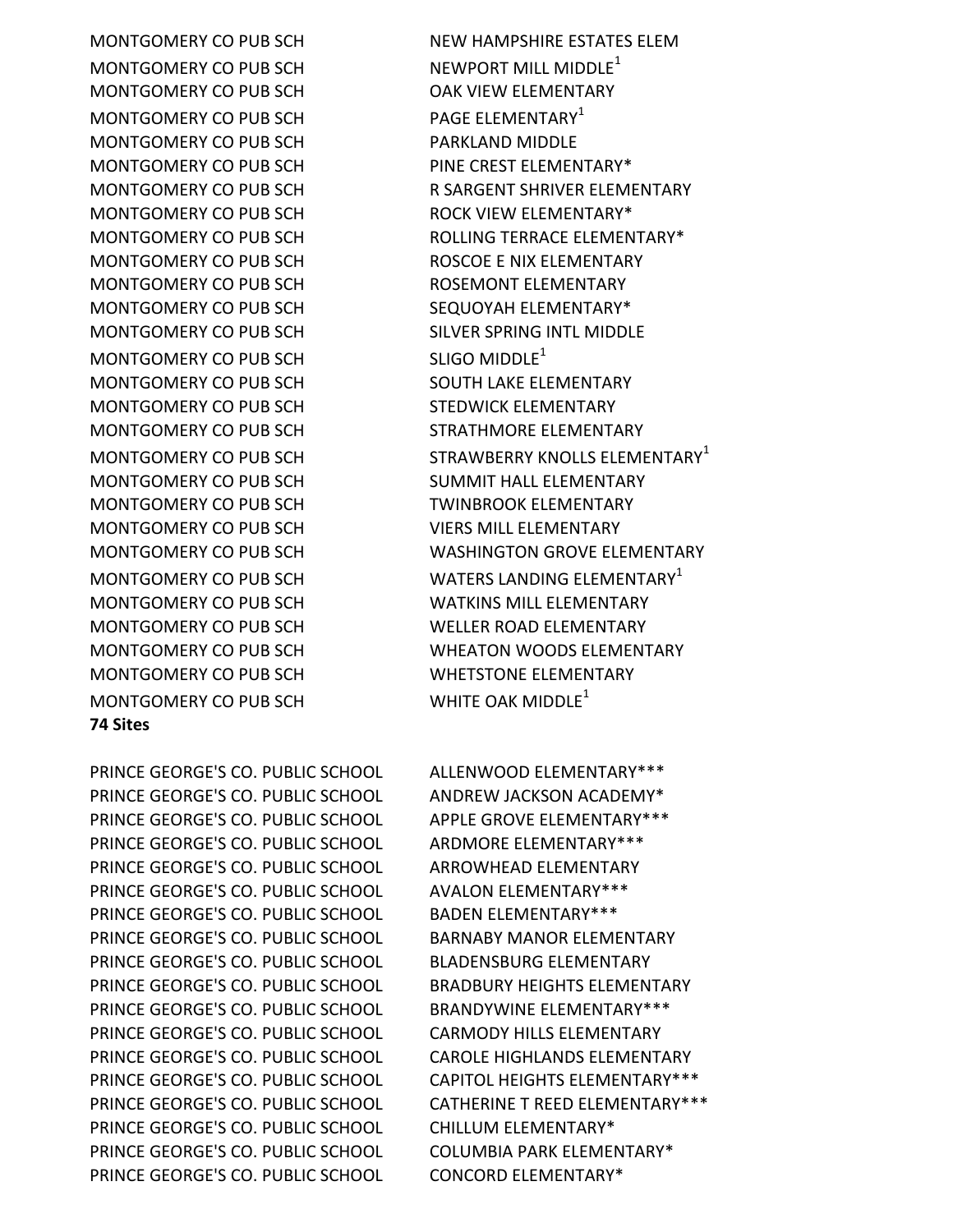PRINCE GEORGE'S CO. PUBLIC SCHOOL COOL SPRING ELEMENTARY PRINCE GEORGE'S CO. PUBLIC SCHOOL COOPER LANE ELEMENTARY PRINCE GEORGE'S CO. PUBLIC SCHOOL CORA L RICE ELEMENTARY\*\*\* PRINCE GEORGE'S CO. PUBLIC SCHOOL DISTRICT HEIGHTS ELEMENTARY PRINCE GEORGE'S CO. PUBLIC SCHOOL DOSWELL E BROOKS ELEMENTARY\*\* PRINCE GEORGE'S CO. PUBLIC SCHOOL FLINTSTONE ELEMENTARY\*\* PRINCE GEORGE'S CO. PUBLIC SCHOOL FOREST HEIGHTS ELEMENTARY\* PRINCE GEORGE'S CO. PUBLIC SCHOOL FORT FOOTE ELEMENTARY PRINCE GEORGE'S CO. PUBLIC SCHOOL FRANCES SCOTT KEY ELEM PRINCE GEORGE'S CO. PUBLIC SCHOOL FRANCES T EVANS ELEMENTARY\*\*\* PRINCE GEORGE'S CO. PUBLIC SCHOOL GAYWOOD ELEMENTARY\* PRINCE GEORGE'S CO. PUBLIC SCHOOL GLASSMANOR ELEMENTARY\* PRINCE GEORGE'S CO. PUBLIC SCHOOL HIGHLAND PARK ELEMENTARY PRINCE GEORGE'S CO. PUBLIC SCHOOL HILLCREST HEIGHTS ELEMENTARY PRINCE GEORGE'S CO. PUBLIC SCHOOL HYATTSVILLE ELEMENTARY PRINCE GEORGE'S CO. PUBLIC SCHOOL J FRANK DENT ELEMENTARY PRINCE GEORGE'S CO. PUBLIC SCHOOL JOHN H BAYNE ELEMENTARY\*\* PRINCE GEORGE'S CO. PUBLIC SCHOOL JUDGE SYLVANIA WOODS ELEMENTAR PRINCE GEORGE'S CO. PUBLIC SCHOOL KENMOOR ELEMENTARY\* PRINCE GEORGE'S CO. PUBLIC SCHOOL KINGSFORD ELEMENTARY PRINCE GEORGE'S CO. PUBLIC SCHOOL LONGFIELDS ELEMENTARY\*\* PRINCE GEORGE'S CO. PUBLIC SCHOOL MAGNOLIA ELEMENTARY PRINCE GEORGE'S CO. PUBLIC SCHOOL MARY JONES ELEMENTARY PRINCE GEORGE'S CO. PUBLIC SCHOOL MELWOOD ELEMENTARY\*\*\*

PRINCE GEORGE'S CO. PUBLIC SCHOOL MONTPELIER ELEMENTARY PRINCE GEORGE'S CO. PUBLIC SCHOOL NORTH FORESTVILLE ELEMENTARY\*\* PRINCE GEORGE'S CO. PUBLIC SCHOOL NORTHVIEW ELEMENTARY\*\*\* PRINCE GEORGE'S CO. PUBLIC SCHOOL OAKLANDS ELEMENTARY\* PRINCE GEORGE'S CO. PUBLIC SCHOOL OVERLOOK ELEMENTARY PRINCE GEORGE'S CO. PUBLIC SCHOOL PANORAMA ELEMENTARY\* PRINCE GEORGE'S CO. PUBLIC SCHOOL PATUXENT ELEMENTARY\*\*\* PRINCE GEORGE'S CO. PUBLIC SCHOOL PRINCETON ELEMENTARY\* PRINCE GOERGE'S CO. PUBLIC SCHOOL RIDGECREST ELEMENTARY PRINCE GEORGE'S CO. PUBLIC SCHOOL ROBERT R GRAY ELEMENTARY\* PRINCE GEORGE'S CO. PUBLIC SCHOOL ROSA L PARKS ELEMENTARY\* PRINCE GEORGE'S CO. PUBLIC SCHOOL SAMUEL CHASE ELEMENTARY PRINCE GEORGE'S CO. PUBLIC SCHOOL SAMUEL P MASSIE ELEMENTARY\* PRINCE GEORGE'S CO. PUBLIC SCHOOL SEABROOK ELEMENTARY PRINCE GEORGE'S CO. PUBLIC SCHOOL SEAT PLEASANT ELEMENTARY PRINCE GEORGE'S CO. PUBLIC SCHOOL SKYLINE ELEMENTARY PRINCE GEORGE'S CO. PUBLIC SCHOOL SUITLAND ELEMENTARY\* PRINCE GEORGE'S CO. PUBLIC SCHOOL TAYAC ELEMENTARY PRINCE GEORGE'S CO. PUBLIC SCHOOL THOMAS CLAGGETT ELEMENTARY\* PRINCE GEORGE'S CO. PUBLIC SCHOOL VALLEY VIEW ELEMENTARY\*\* PRINCE GEORGE'S CO. PUBLIC SCHOOL VANSVILLE ELEMENTARY\*\*\* PRINCE GEORGE'S CO. PUBLIC SCHOOL WALDON WOODS ELEMENTARY\*\*\* PRINCE GEORGE'S CO. PUBLIC SCHOOL WILLIAM BEANES ELEMENTARY\*

PRINCE GEORGE'S CO. PUBLIC SCHOOL FT WASHINGTON FOREST ELEMENTARY\*\*\*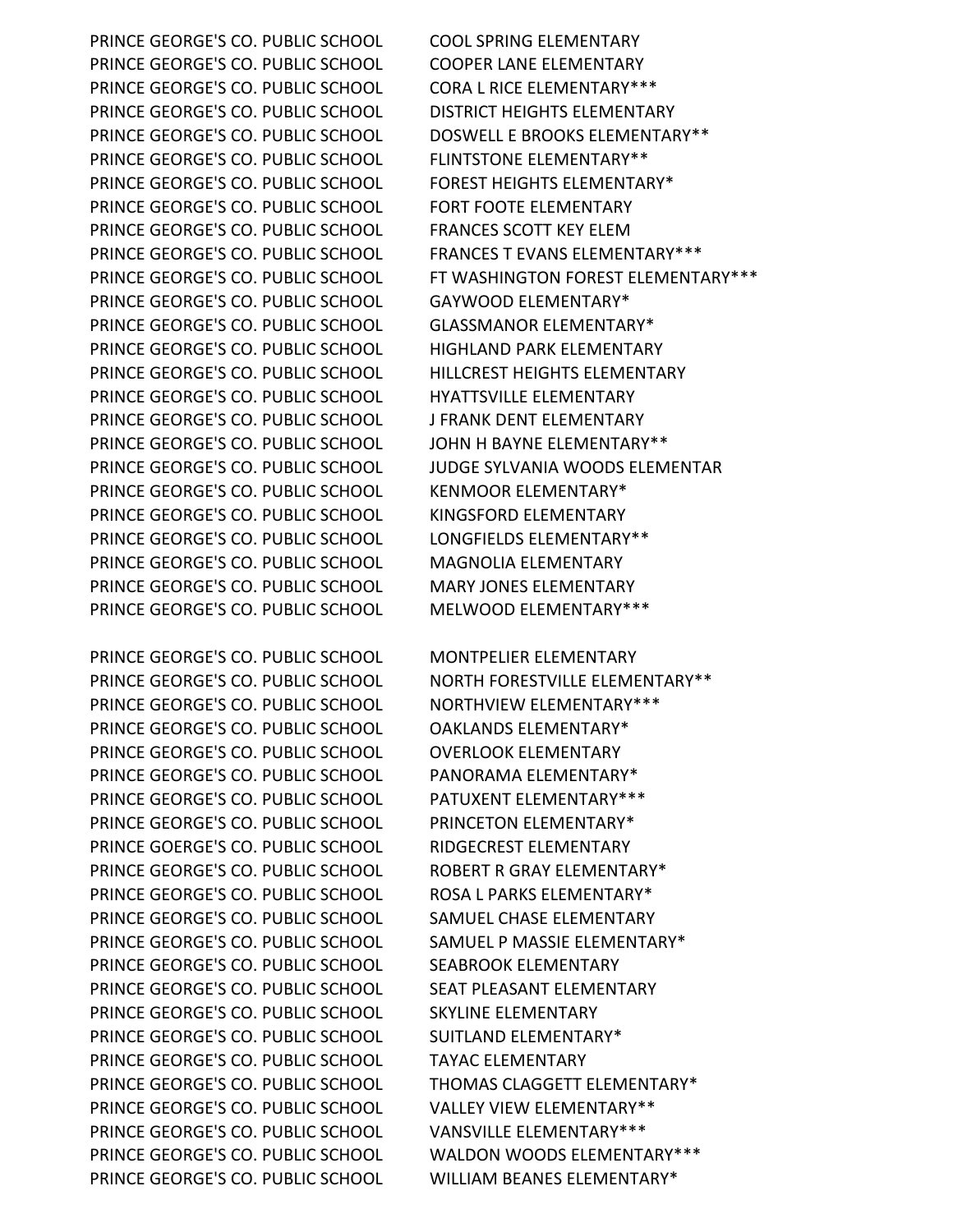PRINCE GEORGE'S CO. PUBLIC SCHOOL WILLIAM W HALL ELEMENTARY PRINCE GEORGE'S CO. PUBLIC SCHOOL WOODMORE ELEMENTARY\*\*\* PRINCE GEORGE'S CO. PUBLIC SCHOOL WOODRIDGE ELEMENTARY\*\* **69 Sites**

QUEEN ANNES CO BD OF ED ANCHOR POINT ACADEMY QUEEN ANNES CO BD OF ED SUDLERSVILLE ELEMENTARY QUEEN ANNES CO BD OF ED SUDLERSVILLE MIDDLE **3 Sites**

ST MARYS CO PUB SCH FAIRLEAD ACADEMY I ST MARYS CO PUB SCH FAIRLEAD ACADEMY II\* ST MARYS CO PUB SCH GREEN HOLLY SCHOOL ST MARYS CO PUB SCH RIDGE ELEMENTARY ST MARYS CO PUB SCH SPRING RIDGE MIDDLE **9 Sites**

ST MARYS CO PUB SCH DYNARD ELEMENTARY\* ST MARYS CO PUB SCH GEORGE WASHINGTON CARVER ELEMENTARY SCHOOL ST MARYS CO PUB SCH LEXINGTON PARK ELEMENTARY ST MARYS CO PUB SCH PARK HALL ELEMENTARY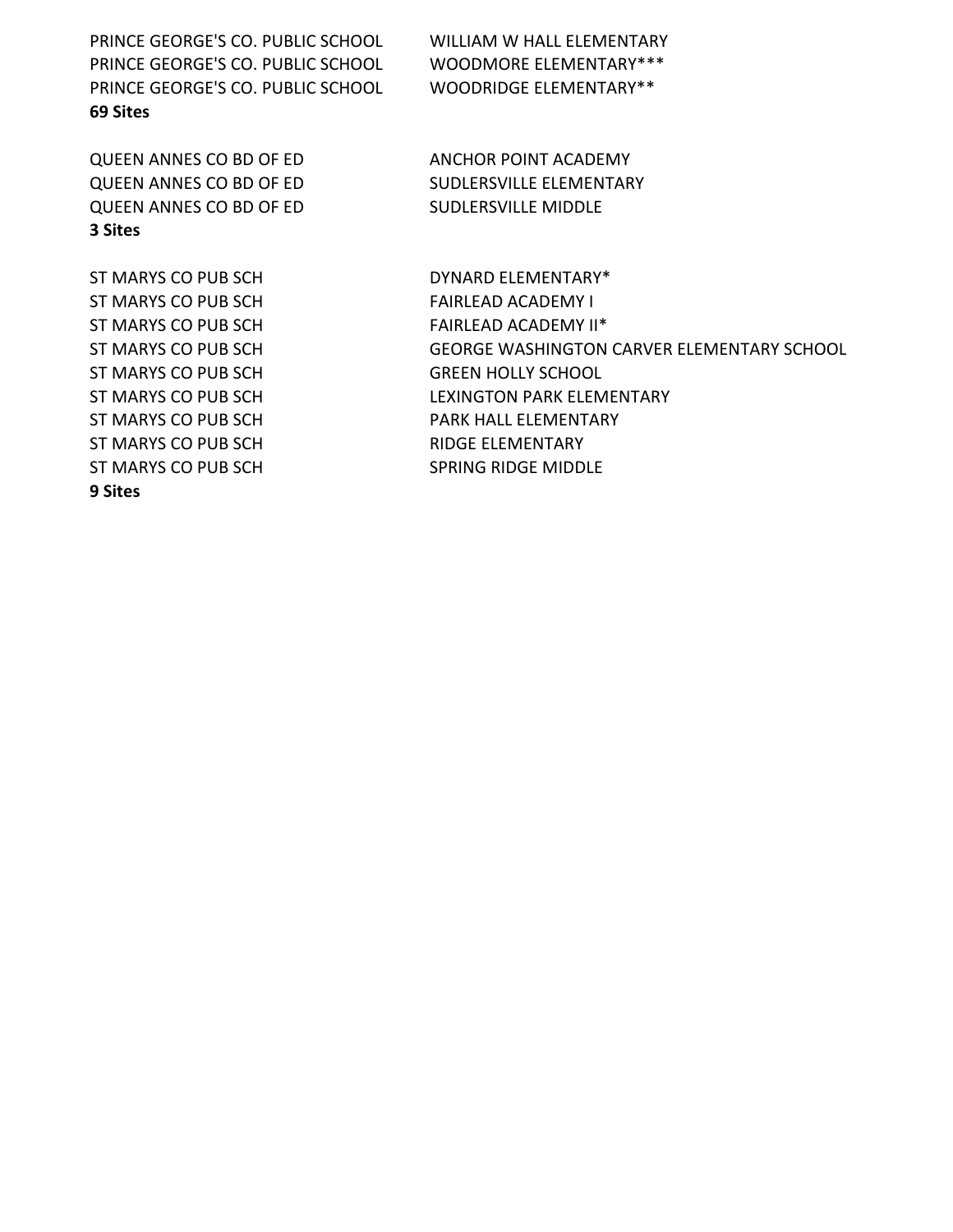SOMERSET CO PUB SCH INTERMEDIATE SCHOOL **4 Sites**

**3 Sites**

WASHINGTON CO PUB SCH ANTIETAM ACADEMY WASHINGTON CO PUB SCH BESTER ELEMENTARY WASHINGTON CO PUB SCH CASCADE SCHOOL WASHINGTON CO PUB SCH<br>
E RUSSELL HICKS MIDDLE WASHINGTON CO PUB SCH EASTERN ELEMENTARY WASHINGTON CO PUB SCH FUNKSTOWN ELEMENTARY WASHINGTON CO PUB SCH HANCOCK ELEMENTARY WASHINGTON CO PUB SCH HICKORY ELEMENTARY WASHINGTON CO PUB SCH PANGBORN ELEMENTARY WASHINGTON CO PUB SCH SOUTH HAGERSTOWN HIGH WASHINGTON CO PUB SCH SPRINGFIELD MIDDLE\* WASHINGTON CO PUB SCH WESTERN HEIGHTS MIDDLE **26 Sites**

WICOMICO CO BRD OF ED **EXAMPLE A PEMBERTON ELEMENTARY** WICOMICO CO BRD OF ED PINEHURST ELEMENTARY **8 Sites**

SOMERSET CO PUB SCH CARTER G WOODSON ELEMENTARY SOMERSET CO PUB SCH GREENWOOD ELEMENTARY SOMERSET CO PUB SCH **EXECUTE:** PRINCESS ANNE ELEMENTARY

TALBOT CO PUB SCH EASTON ELEMENTARY TALBOT CO PUB SCH TILGHMAN ELEMENTARY TALBOT CO PUB SCH WHITE MARSH ELEMENTARY\*

WASHINGTON CO PUB SCH CONOCOCHEAGUE ELEMENTARY WASHINGTON CO PUB SCH EMMA K DOUB ELEMENTARY WASHINGTON CO PUB SCH FOUNTAINDALE ELEMENTARY WASHINGTON CO PUB SCH **HANCOCK MIDDLE SENIOR HIGH** WASHINGTON CO PUB SCH LINCOLNSHIRE ELEMENTARY WASHINGTON CO PUB SCH MAUGANSVILLE ELEMENTARY\* WASHINGTON CO PUB SCH NORTH HAGERSTOWN HIGH<sup>\*</sup> WASHINGTON CO PUB SCH POTOMAC HEIGHTS ELEMENTARY WASHINGTON CO PUB SCH RUTH ANN MONROE PRIMARY WASHINGTON CO PUB SCH SALEM AVENUE ELEMENTARY WASHINGTON CO PUB SCH WASHINGTON CO FAMILY CENTER WASHINGTON CO PUB SCH WASHINGTON CO JOB DEVELOPMENT CENTER WASHINGTON CO PUB SCH WILLIAMSPORT ELEMENTARY WASHINGTON CO PUB SCH WINTER STREET ELEMENTARY

WICOMICO CO BRD OF ED BEAVER RUN ELEMENTARY SCHOOL\* WICOMICO CO BRD OF ED CHARLES H CHIPMAN ELEMENTARY WICOMICO CO BRD OF ED GLEN AVENUE ELEMENTARY WICOMICO CO BRD OF ED **EXAMPLE STREET ELEMENTARY** WICOMICO CO BRD OF ED WEST SALISBURY ELEMENTARY WICOMICO CO BRD OF ED WICOMICO EARLY LEARNING CENTER\*